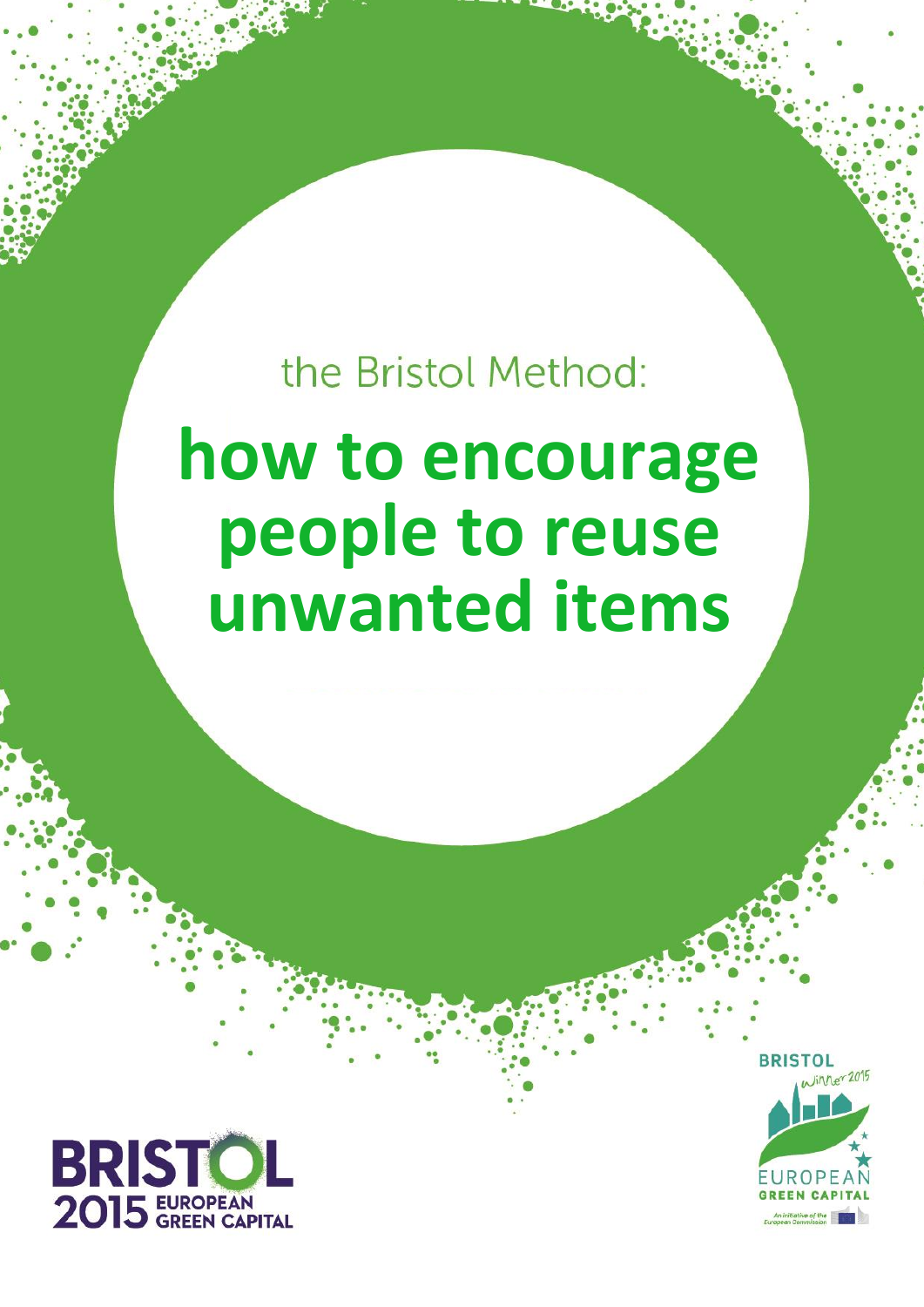# **Contents**

| $\overline{3}$ |
|----------------|
|                |
|                |
| 6              |
|                |
|                |
|                |
|                |
|                |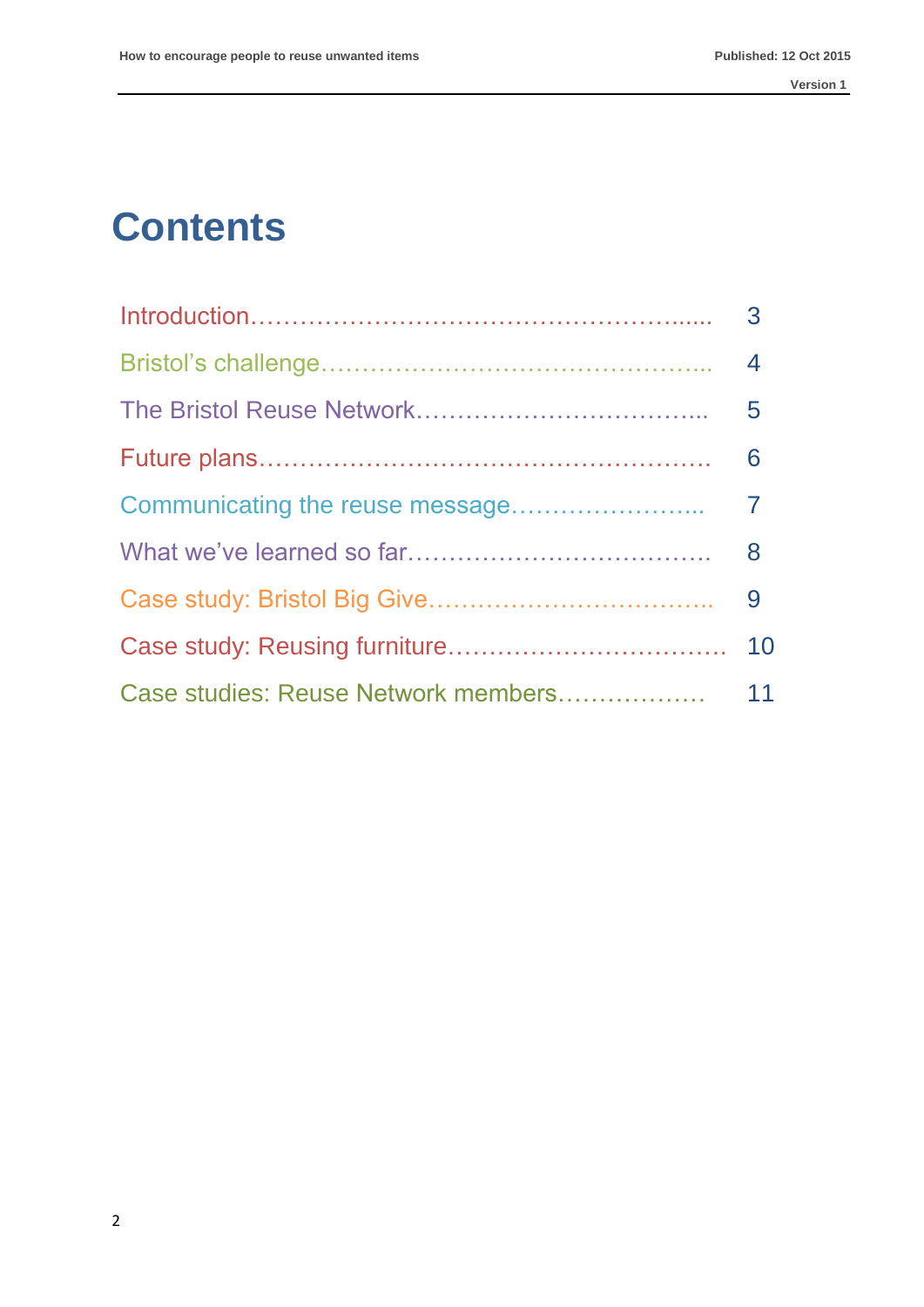# Introduction

Reusing things instead of throwing them away makes sense both environmentally and socially. It saves the time and embodied energy that went into making the item in the first place, and prevents the need to process more raw materials to make a new version of it. In addition, donating unwanted items to charity shops – as an example – helps charities raise money for good causes and provides a source of low-cost clothes and furniture for people on low incomes. Indeed, we could argue that we have a social and environmental obligation to reuse rather than throw away or recycle.

The European Waste Framework [Directive](http://eur-lex.europa.eu/legal-content/EN/TXT/PDF/?uri=CELEX:32008L0098&from=EN) outlines how European member states should manage the waste that is generated in their countries. In article four, a hierarchy provides guidance for waste producers on the most environmentally beneficial treatment option for handling waste materials. This hierarchy is enshrined in English law via the Waste [Regulations](http://www.legislation.gov.uk/uksi/2011/988/contents/made) (2011) and is known colloquially as the Waste Hierarchy – see below. After minimisation and prevention, reuse is the next best route for cutting waste.

The UK Department for the Environment, Food and Rural Affairs (DEFRA) has made a number of commitments to reducing the amount of waste

generated which are set out in its [National Waste](https://www.gov.uk/government/uploads/system/uploads/attachment_data/file/265022/pb14091-waste-prevention-20131211.pdf)  **[Prevention Programme](https://www.gov.uk/government/uploads/system/uploads/attachment_data/file/265022/pb14091-waste-prevention-20131211.pdf)** for England and Wales. Facilitating the reuse of materials is one of the four key objectives of the plan which commits to "encourage a culture of valuing resources by making it easier for people and businesses to find out how to reduce their waste, to use products for longer, repair broken items, and enable reuse of items by others."

In particular, local authorities are encouraged to provide leadership through their own business and procurement practices as part of the national effort to treat discarded materials higher up the waste hierarchy.

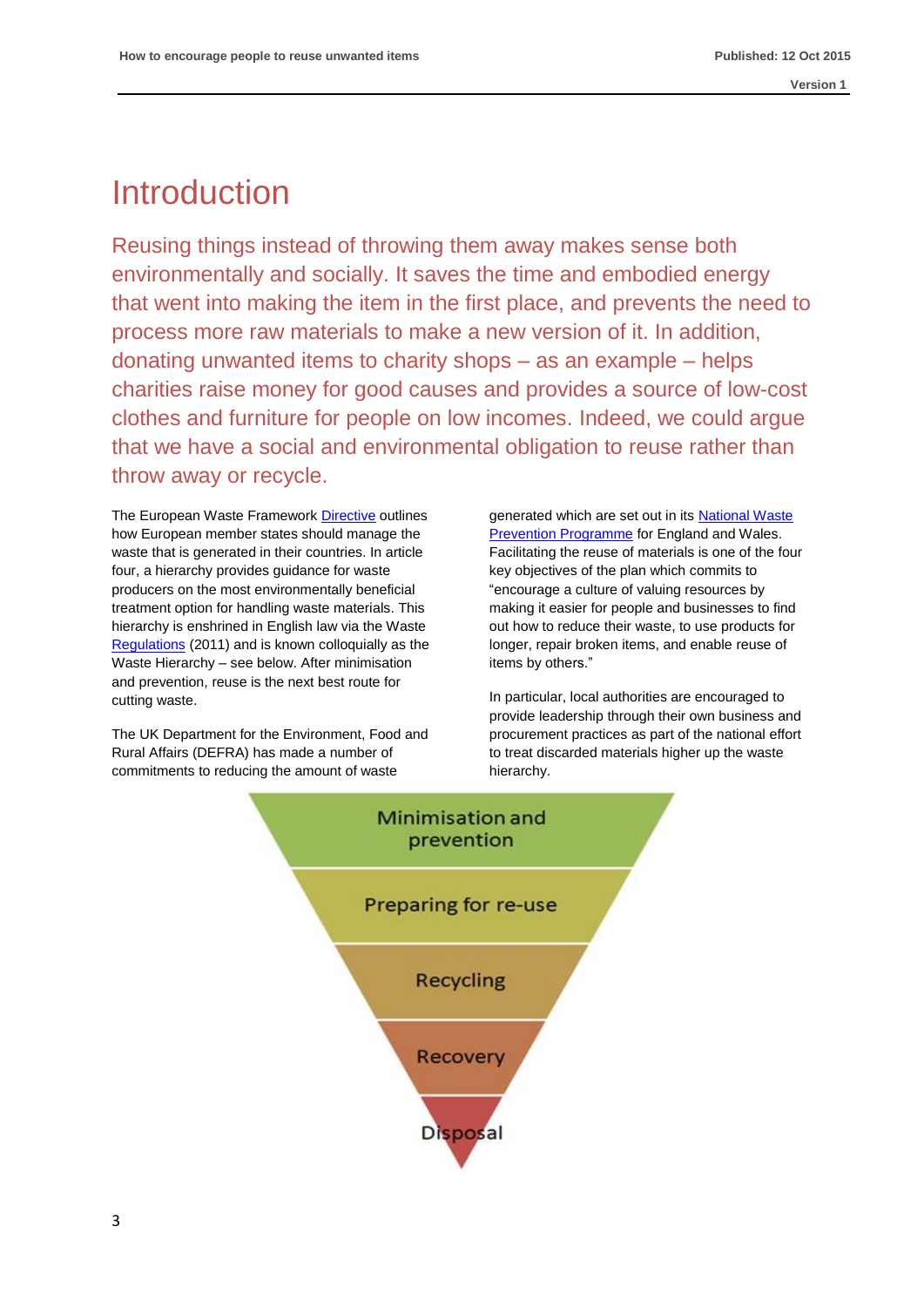### Bristol's challenge

Despite the social, environmental and legal imperatives to encourage reuse over recycling, recovery and disposal, there are a number of challenges in Bristol which, actually, make this harder.

### **It's easier to throw things away**

Rubbish and recycling are free at the point of collection whereas residents have to pre-book and pay for council bulky 'waste' collections like furniture.

### **Awareness of collection services is low**

While some charities and reuse organisations offer free collections (of sellable furniture), there is no central marketing of these services to residents.

### **High incidence of fly tipping**

The council spent £541,226 in 2013/14 clearing 10,472 incidents of fly tipping, the  $17<sup>th</sup>$  highest number of incidents in England. While lots of this would likely have been rubbish, it also includes things like furniture, fridges and freezers that could have been reused

#### **Recycling is better promoted**

There is very little reuse happening at Bristol's Household Waste and Recycling Centres (HWRC). For instance, if a resident brings a working TV they no longer want to the HWRC, it is very unlikely to be usable once it has been thrown in a skip.

In 2013/14 Bristol ranked 83 out of 161 authorities in the UK (excluding Scotland) in the HWRC reuse performance tables. Whilst there are many worse performing authorities (including 60 who do not divert any material at all for reuse from their HWRCs) Bristol's reuse performance has actually decreased in the last year from 0.27% to 0.10%. Some of the best performing authorities now report reuse diversion rates of between 3 and 9% from their HWRCs.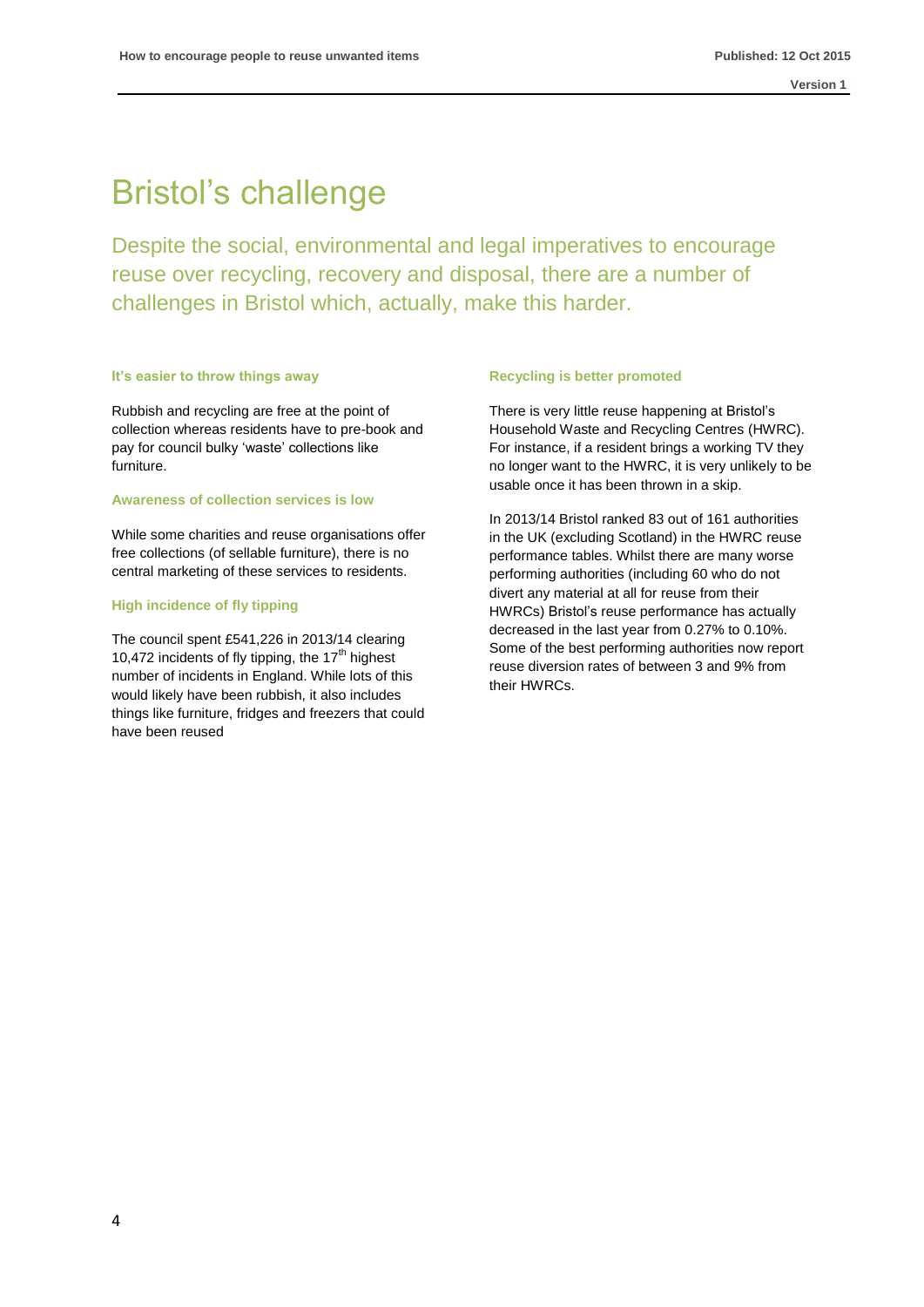### The Bristol Reuse Network

Despite the difficulties outlined above, which are by no means unique to Bristol, the city has a thriving reuse sector comprising charities, social enterprises and sole traders, all diverting 'waste' materials for reuse or creative activities.

The Bristol 2015 Company awarded grant funding to the Bristol Reuse Network to enable it to tackle some of the challenges that prevent people from reusing items.

The Bristol Reuse Network brings disparate individuals and organisations working on reuse of different materials in different sectors together. It was formed by reuse organisations for the benefit of reuse organisations meaning it has a clear vision about what is needed to further reuse in Bristol, as well as a commitment to working collaboratively to achieve it.

Established in January 2014, the network grew out a Bristol Green Capital Action Group. Members are drawn from the public, private and third sectors with the majority being social enterprises. Founder members include a cooperative, a business, and a charity (a full list of members can be found here: [www.bristolreuse.com\)](http://www.bristolreuse.com/).

The vision for the Bristol Reuse Network is for reuse of unwanted items to become the norm, with people increasingly purchasing second hand or repurposed items instead of buying them new.

The grant funding is being used to conduct research into how to increase reuse in Bristol's two household waste and recycling centres, as well as to launch collaborative projects to strengthen the Bristol Reuse Network and the sector as a whole in Bristol.

The project is overseen by an elected steering group from people and organisations active in reuse in Bristol. The project is run a development manager who is employed by Resource Futures, a Bristol- based consultancy with expertise in reuse and the circular economy. Resource Futures provide line management, back office support and expert advice. They also wrote the report identifying opportunities for reuse at Bristol's HWRCs.

"There is so much great furniture, clothing, construction materials, household goods and other things out there that are still being landfilled. The scale of the challenge can feel overwhelming so it is really important to start with short-term or pilot practical projects so that we can at least measure our impact, learn and improve."

**Jessica Hodge, Development manager, Reuse Network**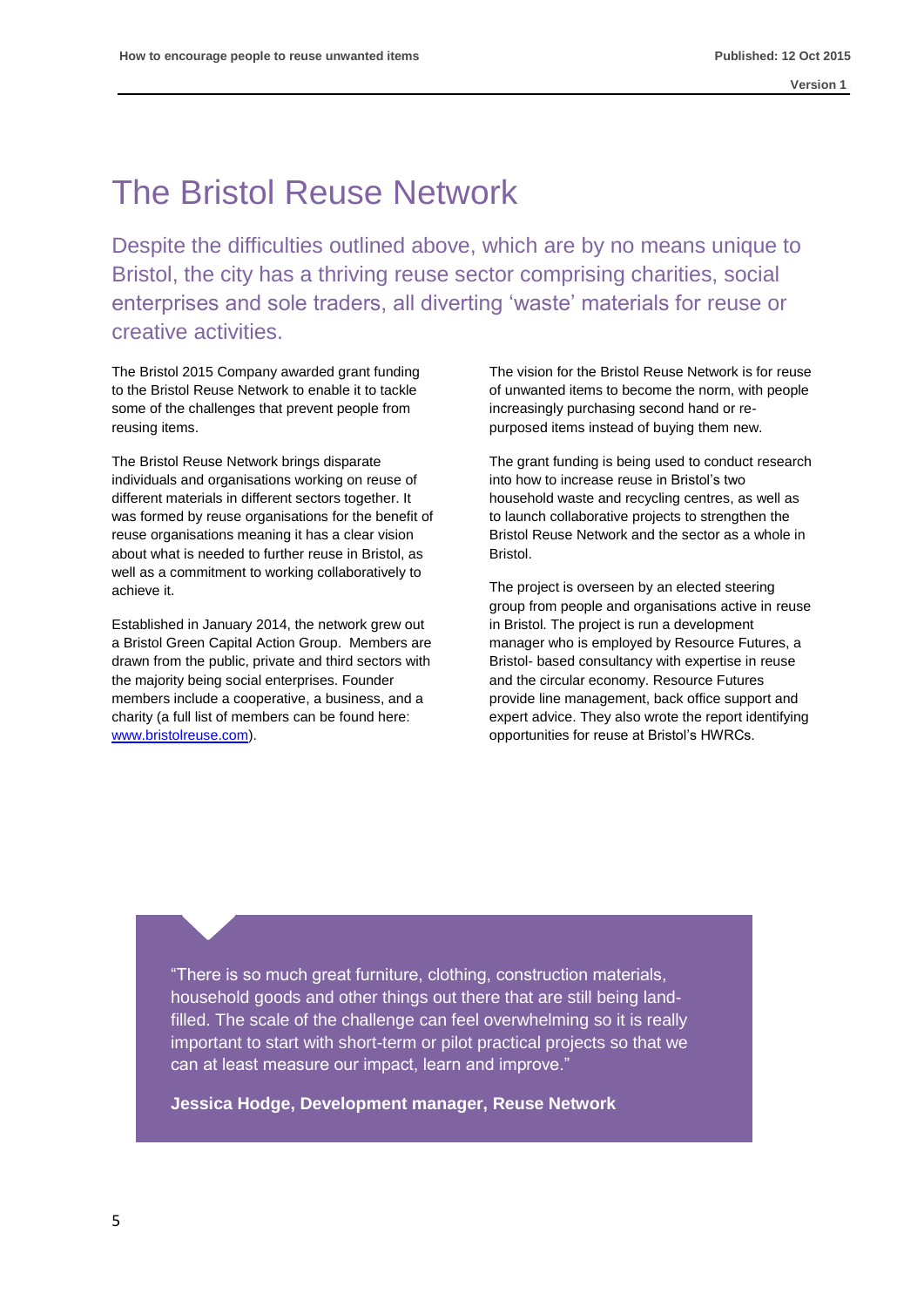# Future plans

Bristol Reuse is still in its infancy but below we share two things that it is seeking to achieve in the months and years ahead, and why. We hope this may inform other cities' efforts to build a stronger reuse community.

### **Creating a shared space**

A key ambition is to create a Reuse centre or hub where people can shop, donate and learn new skills. As well as helping to build awareness of reuse projects, the rationale is that, by grouping different projects together, physical proximity makes collaboration easier. It also means different reuse organisations can share resources such as warehousing or vehicles, making more efficient use of them. It would be more efficient for donors too, as it would function as an alternative to a household waste recycling centre, meaning that the public could go there and drop several resources off in one go, to different projects.

The team also holds the view that a Reuse Centre could function as an alternative shopping centre, where people could buy a variety of second hand, salvaged, reclaimed or remade materials and products in one place.

**At present, many of the members of the Bristol Reuse network pay no or very little rent.** 

**Industrial space in Bristol is currently leased for around £7.75/square foot so the Reuse Centre can only happen if suitable premises can be found for a peppercorn rent.**

### **Sparing items from the tip**

Bristol Reuse Network has made a proposal to Bristol City Council to divert materials for reuse from one of its household waste and recycling centres (HWRC). The ambition is to deliver a pilot a scheme during 2015, to benefit from the publicity and promotion around the Green Capital year, as well as use the funding provided by Bristol 2015. The ambition is to run a three-month pilot.

If the council agrees, Bristol Reuse Network would purchase, lease or borrow a second hand shipping container which would be re-sprayed to make it look smarter, and to include graphics with instructions for what should be placed inside it. A member of staff would be on hand to help householders understand what items can be reused. Reuse organisations would then be invited to collect whatever material they wanted, and if anything had not been collected within 7 days, it would be moved to the HWRC bulk containers.

The aspiration would be to collect: lengths of wood and plywood; pieces of furniture; clean, dry textiles and pairs of shoes; small electrical goods and white goods; household goods and bric a brac; and scrap materials that can be reused by the Children's Scrapstore for the purpose of play.

At the end of the pilot, a report will be provided by Bristol Reuse Network which would help the council determine whether it is cost effective to continue. Information collected would include: the weight and/ or number of items taken by reuse organisations during the pilot; actual sales data if tracked, theoretical value, if not; calculation of saving to the council in waste disposal costs. In addition, the team will conduct interviews with staff from the council and the reuse organisations.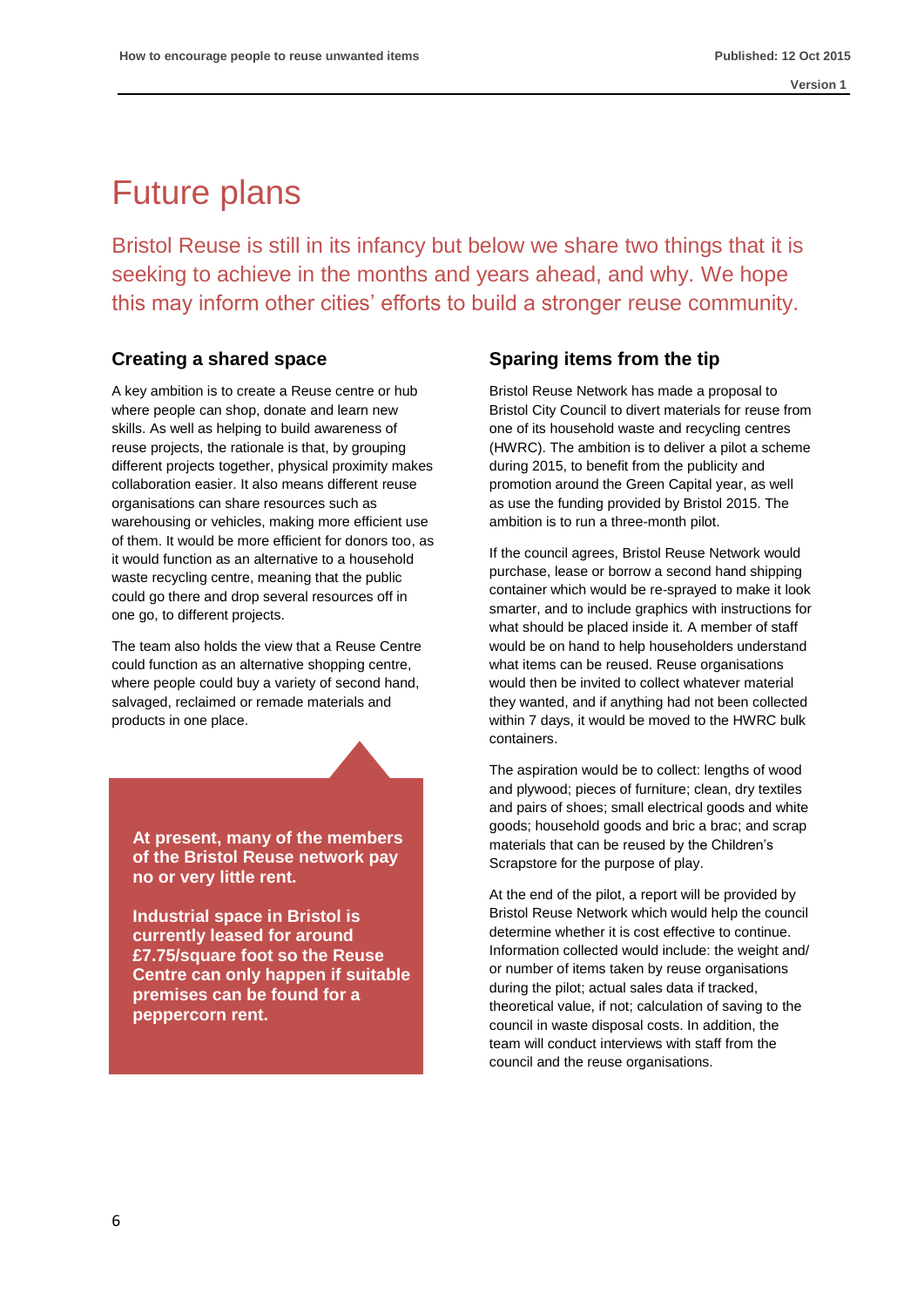### Communicating the reuse message

A significant part of the work of the Reuse network is to build awareness of opportunities to reuse resources, and to help people connect with each other. Below is some additional information about the different ways the Network is doing this.

### **Website and directory**

Bristol Reuse Network already has a basic website but is introducing new functionality including a directory of members and a search function so residents can find where to donate reusable items. It will also include a monitoring tool for community reuse activities, and guidance for reuse organisations on waste legislation.

The website includes a community impact tool so that groups running reuse activities can work out the weight of goods saved from landfill and the economic and carbon impact.

### **Reuse forum**

Having a reuse forum (both online and through regular evening gatherings) facilitates more reuse as it allows people to easily identify who has surplus materials that could be used by them and vice versa. It also helps to identify projects which can be worked on collaboratively, or which are too big for one organisation to manage. The online platform that Bristol Reuse Network uses is Mobilize.io. This allows different reuse organisations to share ideas and materials.

### **Social media**

Bristol Reuse Network uses twitter to communicate to Bristol residents, other reuse organisations and to help promote reuse activities across the city. [https://twitter.com/BristolReuse](https://twitter.com/BristolReUse)

### **Re: Bedding**

**Kate G.**

*Posted: Aug 28, 2015* Does anyone take duvets, pillows or bedding?

### **Jessica**

Animal shelters often want it for bedding

### **Vicky B**

We do! Re:Store at 17 Filwood Broadway.

### **Ella**

The Children's Scrapstore would love big sheets.

### **Events and workshops**

The Reuse Network holds quarterly evening events for members to get together, share ideas and plan future activities. It also offers training for members such as in testing electrical items – essential for shops selling second hand WEEE.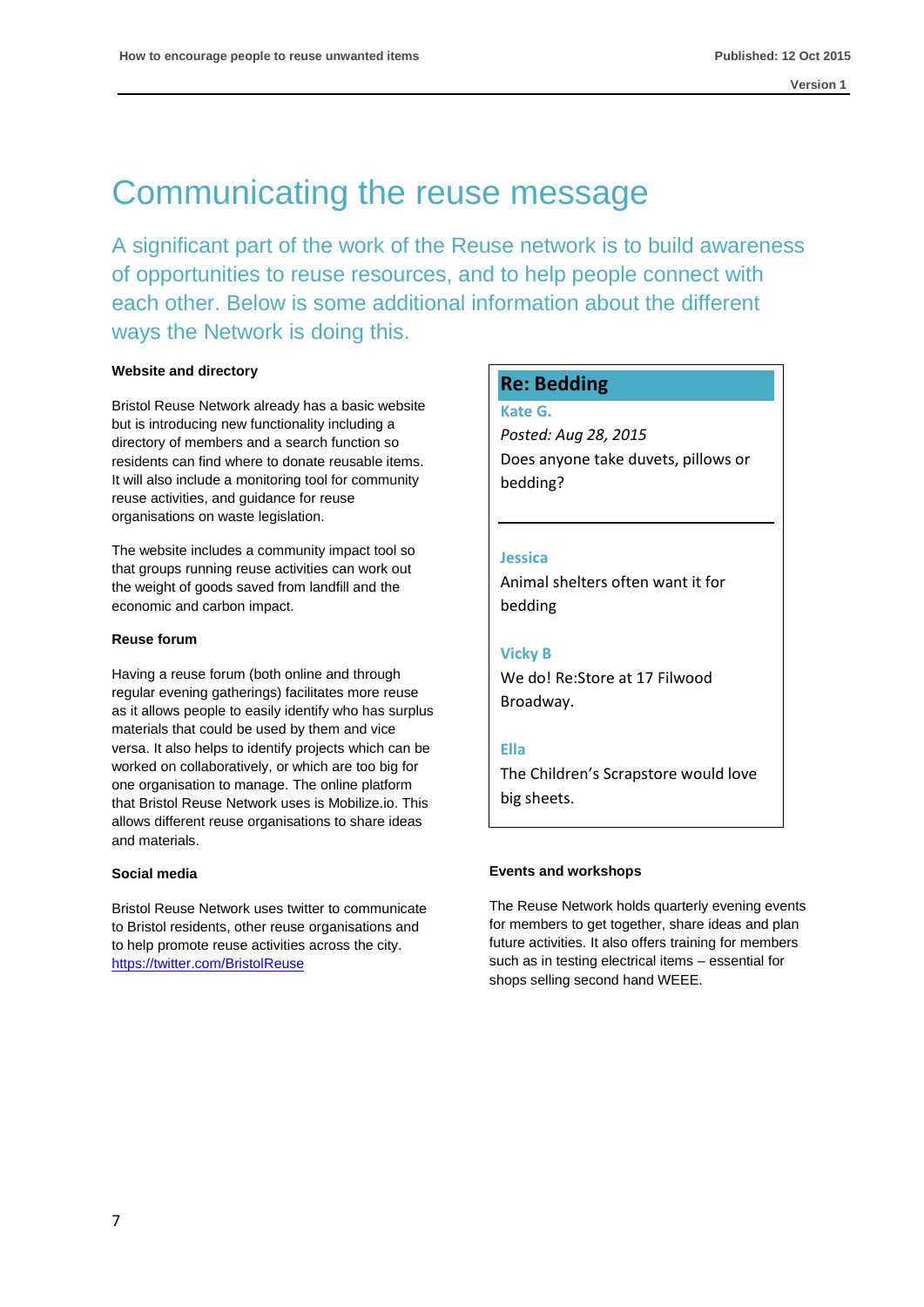### What we've learned so far

Below is advice from the Development Manager for the Bristol Reuse Network, Jessica Hodges, shared here to help others follow in its footsteps.

### **Prepare for the challenge!**

Behaviour change is notoriously difficult and so while making reuse the norm is our aim, we acknowledge that we are only starting to scratch the surface.

#### **Look for ways to keep costs down**

The Bristol 2015 Company has provided funding for just 10 months. Many of the projects we are hoping to deliver will take longer than that to come to fruition.

With no ongoing funding and very little income generating potential (for example through paid membership), Bristol Reuse Network can only run pilot projects, or start projects that can be continued without further funding.

In some cases this is easy – we have adopted Mobilize as a networking tool, rather than starting a newsletter, for example, because this way every member is able to contribute content or ask questions, rather than relying on a centralised

secretariat. In this way it will carry on organically after the end of the funded project.

#### **Be ready to manage change**

Mid-way through the project, when we were presenting our ideas for reuse at household waste and recycling centres to Bristol City Council, the council announced they were ending the existing waste collections contracts and had set up a Council owned company to manage the services.

This has meant that council officers are extremely busy preparing for and directing the new collection service and understandably have less time to dedicate to new projects such as reuse at the recycling centres.

### **Organise yourselves**

Bristol Reuse Network has opted to form a charitably incorporated organisation – or CIO – which will allow us to apply for additional funding. However, as the Network is an umbrella organisation, there are challenges to overcome to secure funding.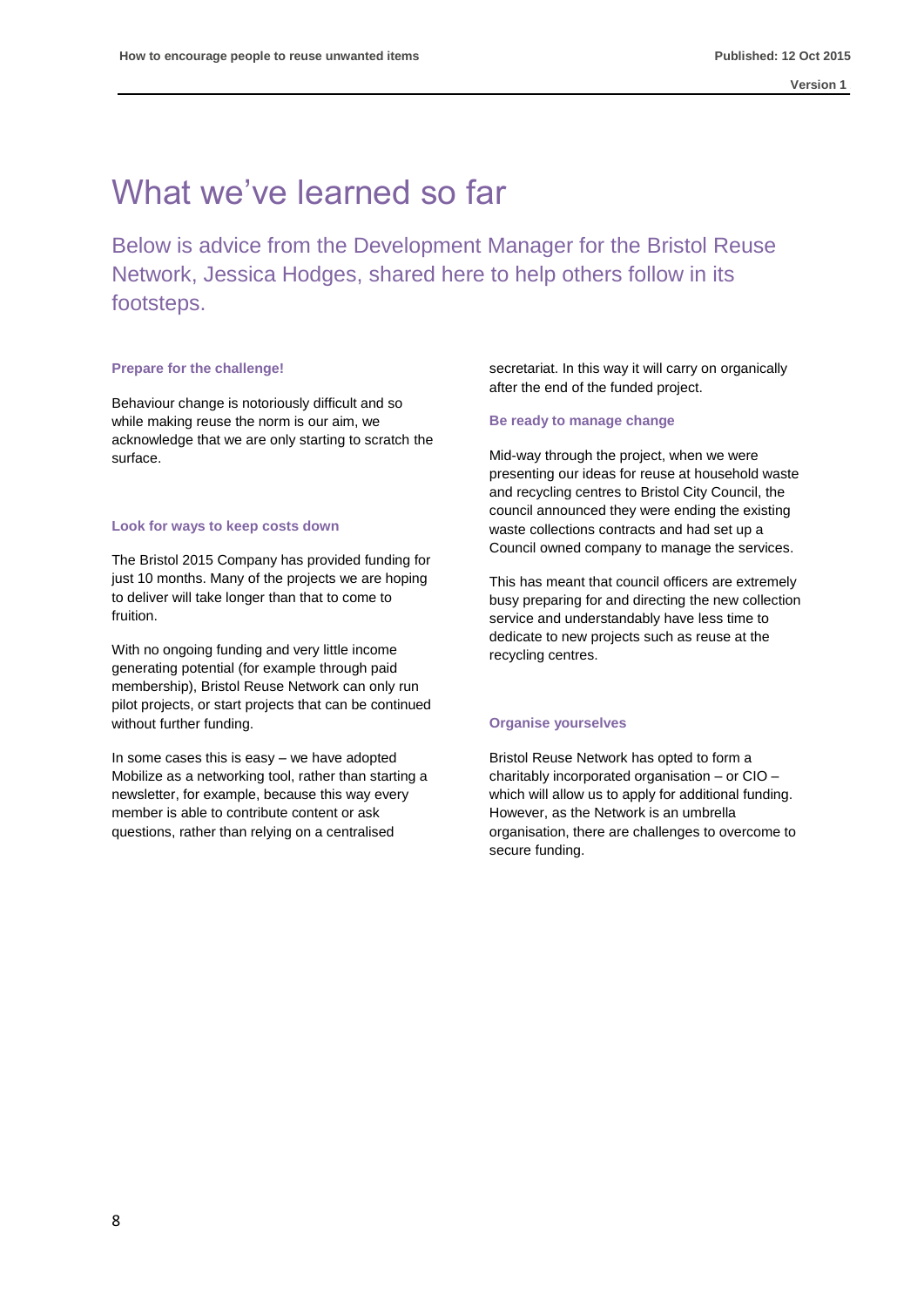# Case study: Bristol Big Give

The Big Give from the University of Bristol and the University of the West of England (UWE) collects unwanted items and food from students in halls and private accommodation at the end of the academic year.

Bristol Big Give is an annual student move-out collection and recycling campaign run by the universities which donates unwanted goods to charity. The two universities collaborate with Bristol City Council, raising vital funds for over a dozen local and national charities including British Heart Foundation. During the summer of 2014, 88 tonnes of donated items from students were collected with a value of £180,000.

The campaign encourages students living in halls of residence and private accommodation to donate their reusable unwanted items at the end of term before moving elsewhere or returning home, diverting the products from landfill. A vast array of goods is donated by students at designated collection points around the city, including kitchenware, clothes, food, sports equipment and books.

The success of the Bristol Big Give highlighted the vast amount of low-cost items that students are buying and disposing of every year. The campaign has contributed to improving the perception of students in the city.

A team at the University of Bristol undertook a feasibility study of opening a charity shop inside the Students' Union in order to close the loop on student waste. The team worked with students to run three pilot events which involved selling items collected from the Bristol Big Give at a very low cost at the start of term, as well as a larger pop-up charity shop fair which invited local charities into the Anson Rooms to sell second-hand items. The events attracted over 1,000 attendees and raised £4,000 for a local charity. Student feedback demonstrated a strong demand for similar events to continue into the future.

**"The biggest lesson we learned was the value of peer-to-peer engagement. Students talking and engaging other students in sustainability has a much greater impact than any lecturer or staff member telling students they must do something. We are trying to create a shift in social norms and to achieve that we need to maximise peer-to-peer engagement."**

**Amy Walsh, University of Bristol**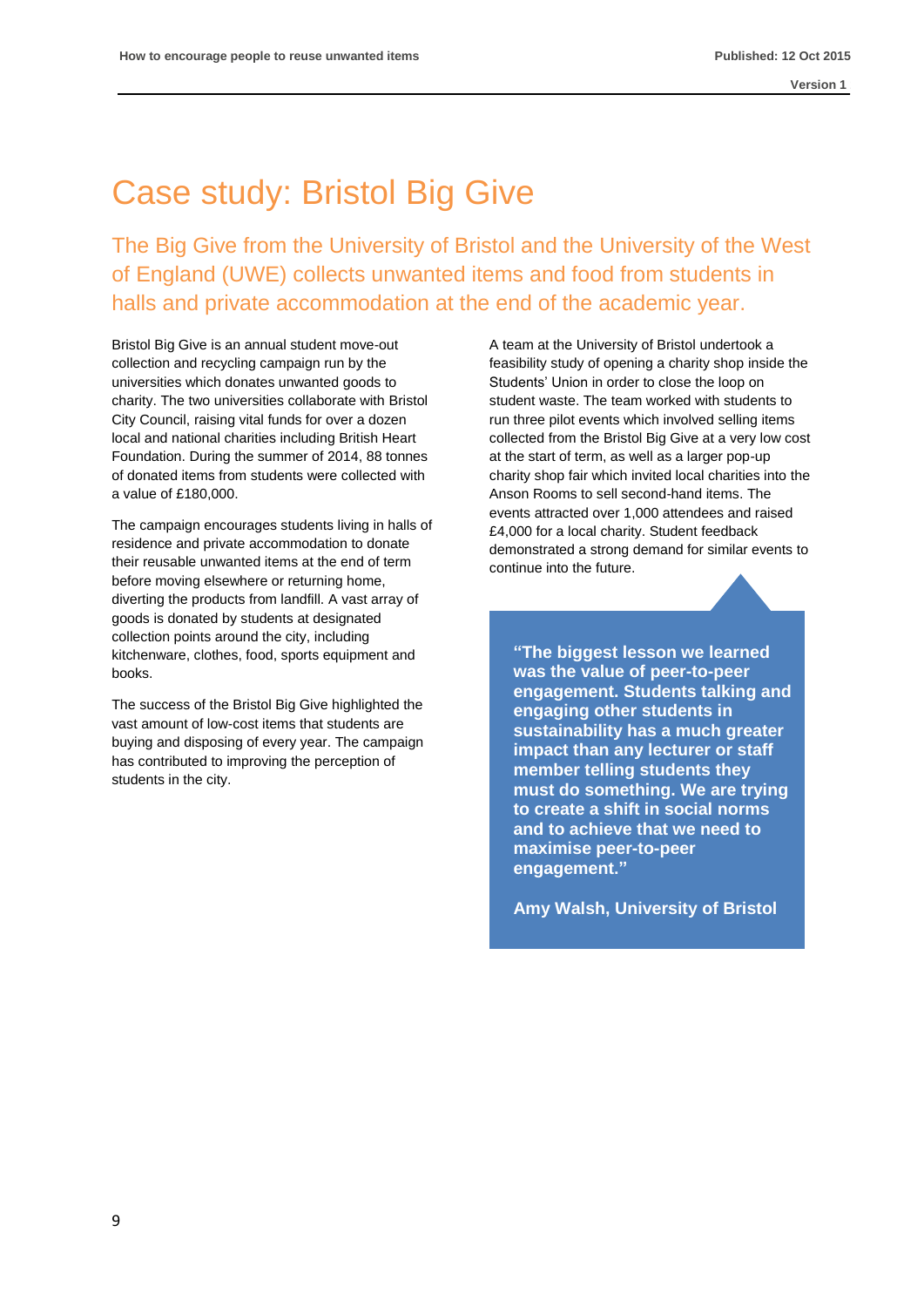# Case study: Reusing furniture

### A team at the University of the West of England (UWE) are taking measures to reuse and prevent waste.

In 2014, a new project was launched to reallocate surplus furniture, and prevent it from being thrown away. To achieve this, the team introduced a managed furniture warehouse in combination with an online reuse portal [\(www.warp-it.co.uk\)](http://www.warp-it.co.uk/). To date, it has enabled UWE to reuse 44 tonnes of surplus items.

However, not all items can be reallocated within UWE so the university is taking part in the development of The Bristol Reuse Network which helps to redistribute unwanted items of furniture to third sector organisations.

In its first year, the furniture reuse scheme has diverted 44 tonnes of waste from disposal, with an estimated 105 tonnes of avoided  $CO<sub>2</sub>$  emissions.

The scheme is a great example of a win-win scenario – where environmental gains are matched by significant financial gains. It has already saved the university around £170,000 in avoided procurement and waste disposal costs. Furthermore the university has donated £40,000 worth of surplus furniture to local charities, and brought in a small amount of externally sourced income through sales to staff.

Paul Roberts, UWE Resources Manager says, "This project is challenging the "throwaway culture" and changes how people and the institution view and use previously unwanted items. We are excited by our success with this project in its first 12 months, and will look to other material streams where a similar approach can be taken."



*UWE's furniture warehouse, which stores surplus UWE furniture*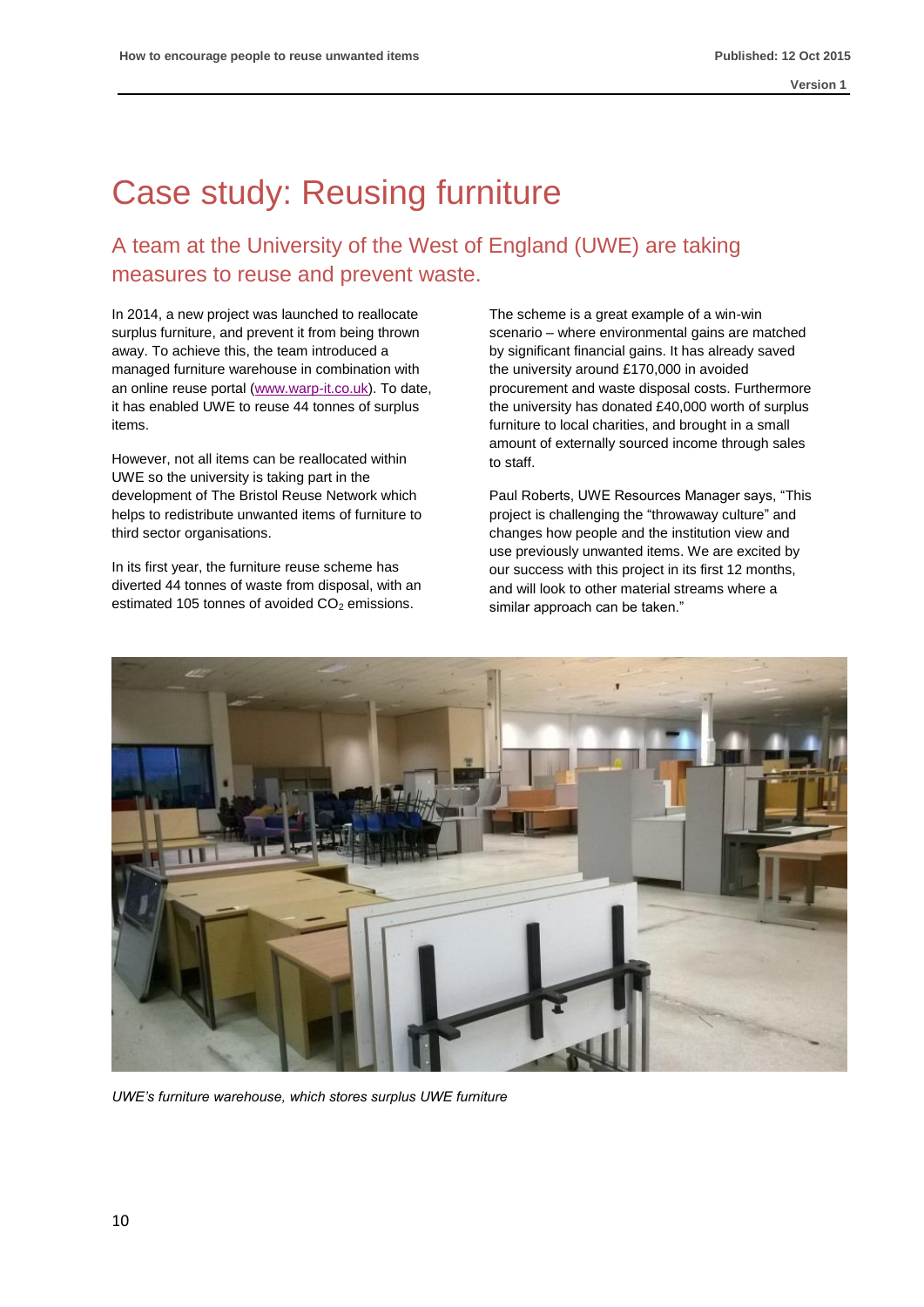### Case studies: Reuse Network members

Below are brief summaries of some of the organisations working in the Bristol area to encourage reuse. All of them are members of the Bristol Reuse Network. A list of members can be found at bristolreuse.com.

### **Kecks Clothing**

### **kecksonline.wordpress.com**

Kecks Clothing upcycles clothes to keep them out of landfill. They teach others to do the same through workshops and seminars with the intention of helping people lead environmentally-conscientious lifestyles.

"As a small company with big aims, the linked-up thinking of the Reuse group, which has so organically grown out of a shared aim, has been invaluable to our success. Kecks not only spreads the word about upcycling textiles, but now encourages businesses and institutions to revise their attitude to waste and create their own network of reuse groups where ever they are in the UK. Practical changes to the way we dress every day, and how we consume textiles can instil an ethos that spreads far and wide rapidly, saving us money, and saving resources too." Helen Brown

### **The Bristol Bike Project**

#### **thebristolbikeproject.org**

The Bristol Bike Project accepts unwanted bicycles from the public and refurbishes them for use by underprivileged and marginalised people in Bristol. Unwanted bikes are a fantastic resource, providing mobility, improved health and independence to those most in need. Repairing them also provides an ongoing volunteer opportunity which brings in people from a wide range of backgrounds, learning new skills and gaining confidence. Bikes become the vehicle for people to work together for a common aim as well as to make friends and feel part of a close community.

### **Children's Scrapstore**

**[childrensscrapstore.co.uk](http://www.childrensscrapstore.co.uk/)**

The Children's Scrapstore is a charity that collects safe waste from businesses and offers it as a lowcost creative resource to member groups working in creative play, care, educational and therapeutic settings. Resources are stored in a warehouse in Bristol and include a wide range of items that are useful for creative play such as paper and card, foam, plastic pots, tubes and tubs, netting, fabric, books, CDs and all manner of off-cuts and leftovers from business. Members are invited to give a suggested donation of £14.50 per trolley.

"We find that there is a consciousness in the Bristol public that reuse is important. As a charity active in this field for the last thirty years, we have watched this mentality extend to local manufacturers and industry who contact us to donate manufacturing scrap. To encourage this, we have started using PR – events, social media and outreach events – to help spread the word that reuse is active and responsible. We hope to move further towards corporate business and expand our capacity to influence big business and industry to reuse." Ella Wiles

### **Tangentfield**

#### **[tangentfield.co.uk](http://www.tangentfield.co.uk/)**

Tangentfield is an open architectural field-research practice that works work with individuals and community groups (both specialists and novices) to make temporary or permanent constructions. It often uses performance as part of its method, and reclaimed or found materials as its resource.

"We joined the Bristol Reuse Network initially to source and share materials and collaborate with other reuse organisations and individuals. We soon realised that by becoming an active part of the network we could also most importantly help encourage and support change in the wider context." Sally Daniels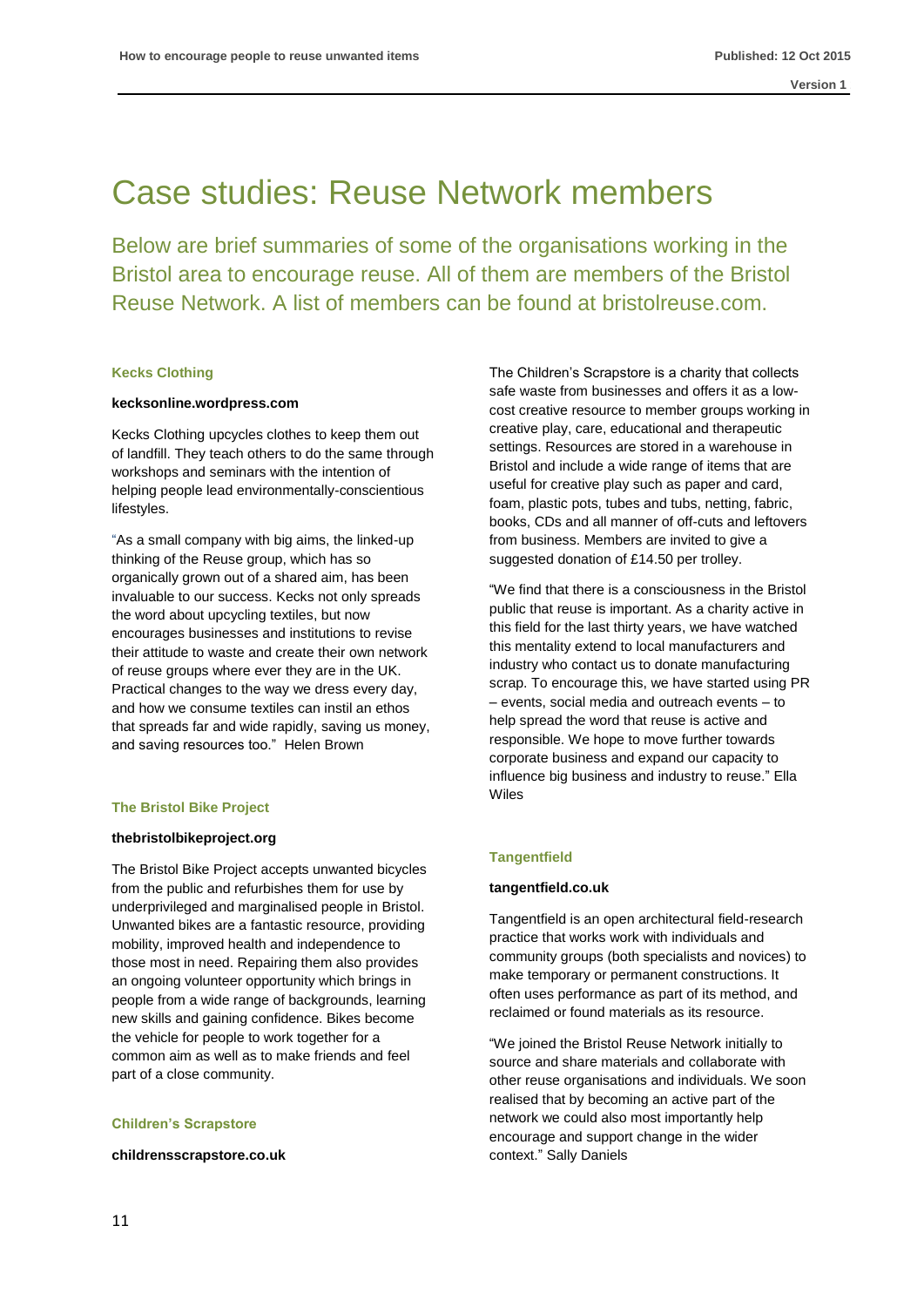### **PAPER Arts**

This summer, as part of Bristol 2015's Neighbourhood Arts Programme, PAPER Arts has launched the Make Some Noise About Litter! project. Through a series of up-cycling workshops, this program aims to inspire young people to change their behaviour with regards to littering. Events include transforming an adventure playground using waste materials from a youth centre, and bringing professional artists together with children to create musical instruments from litter.

"We are delighted that there are so many opportunities in Bristol for people that are interested in reuse, and now have some ideas for future events around up-cycling that have come from attending Bristol Reuse's events." Grace Kress

### **Knowle West Media Centre**

### **ludicrooms.com**

KWMC is currently working on The Forgotten Toys Compendium which is part of the Bristol 2015 Neighbourhood Arts Programme. It involves taking people on a journey of 'social archaeology' to rediscover and re-purpose forgotten toys and junk lying in lofts, sheds and garages.

The leader of the programme, Melissa Mean, says: "The project is part of the green agenda for the city because it involves reusing and repurposing objects – from rusty bikes to forgotten consoles - rather than buying new ones. Instead of installing new structures we will incorporate existing street furniture – such as walls, benches and bins – into our game playing.

"Forgotten Toys also helps bring communities together and makes use of green spaces by creating new participative games from junk…And it encourages conversations about what we do with our waste."

#### **The Sewing Skills Project**

#### **thesewingskillsproject.co.uk**

"The more we can all spread the positive message about the benefits of reusing, the better. As a designer/maker and teacher of sewing I encourage my students to explore the benefits of reworking and refashioning existing garments in addition to creating stylish clothing from off cuts and salvaged fabric. This not only develops their skills and empowers but hopefully educates and increases awareness of how and where manufactured clothes are made." Jennifer Mills

### **Re:Store**

#### **reworkltd.org.uk**

Re:store promotes a stronger local economy by providing low priced (and environmentally friendly) ways of maintaining your home while teaching skills that will increase young people's chances of getting qualifications, a job and having a successful life.

It reuses furniture, paint and small electrical items, and aims to find a place, customer or new use for anything else that it is offered.

"We joined the Bristol Reuse Network because we believe that there are smarter ways of dealing with that which can be considered rubbish." Vicky **Beckwith** 

### **Bristol Textile Recyclers**

### **[btr-ltd.co.uk](http://btr-ltd.co.uk/)**

Bristol Textile Recyclers have been in the reuse industry since 1972 when the company's founder, Fernley Piper, first started collecting and purchasing the unwanted textiles from charity shops in the Bristol area. Now collecting 100 tonnes of textiles each week from schools, local councils, textile banks and charity shops throughout the UK, BTR hand grades every item collected to assess its reusability before exporting for reuse in Eastern Europe, central Africa and Pakistan.